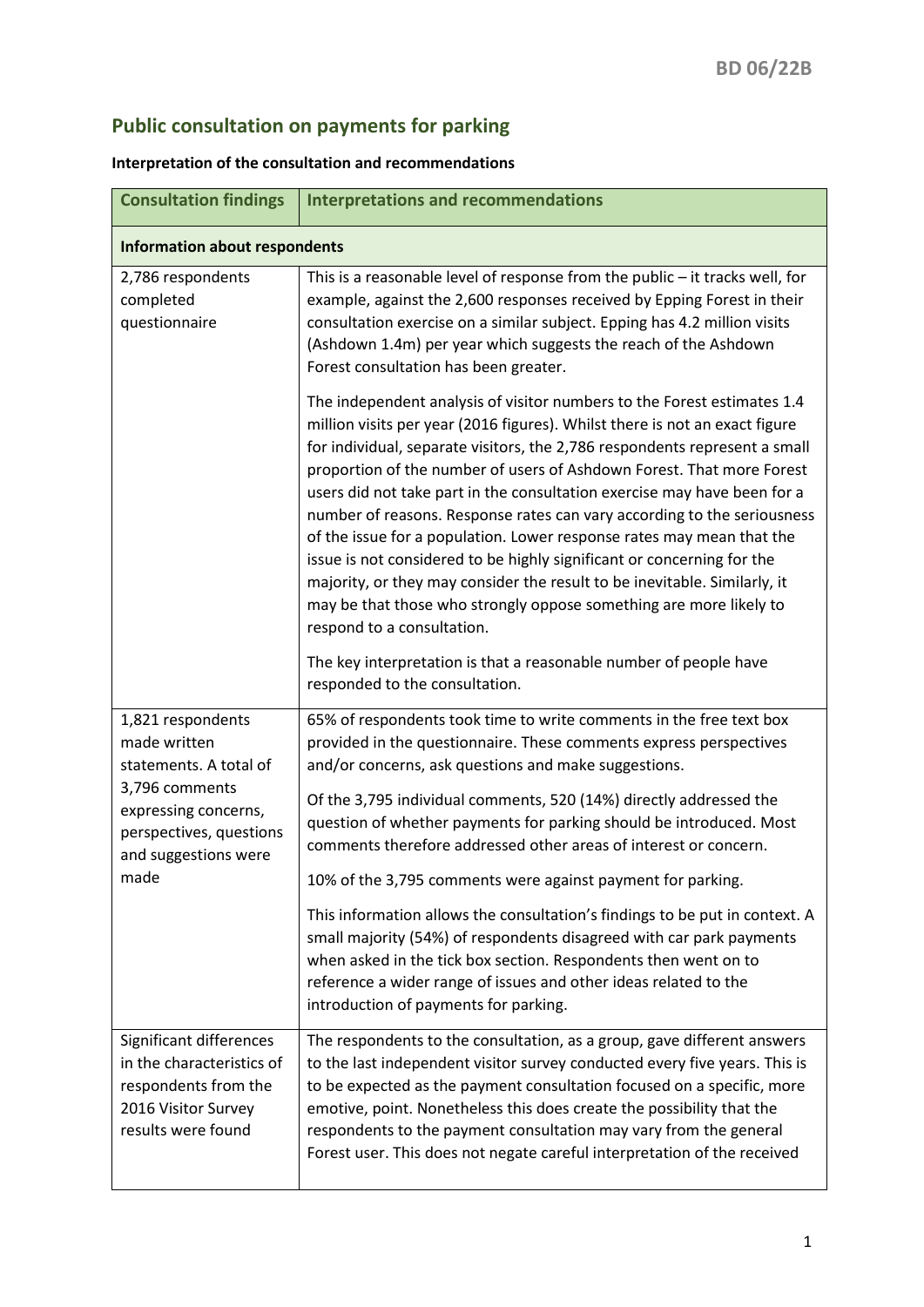|                              | information but does give reason for care in interpreting the results of<br>the consultation.<br>However, the differences recorded between consultation respondents<br>and those drawn from the random sample of Forest users interviewed in<br>the 2016 Visitor Survey may only be relevant in as far as it indicates that<br>respondents, as a group, had certain differences in their make-up and<br>thus, potentially, different perspectives on payments for parking to the<br>general Forest user.<br>A potentially significant difference may be that 78% of consultation<br>respondents reported that they had been visiting the Forest for at least<br>10 years. Only 48% of those interviewed in the 2016 Visitor Survey said<br>this. This suggests that longer-term users of the Forest were more<br>motivated to take part in the consultation than the general Forest user.<br>It is a reasonable assumption that longer-term users of the Forest felt<br>more engaged with the question of payment for parking and keener to<br>provide their views than those with a shorter history of visiting the |
|------------------------------|----------------------------------------------------------------------------------------------------------------------------------------------------------------------------------------------------------------------------------------------------------------------------------------------------------------------------------------------------------------------------------------------------------------------------------------------------------------------------------------------------------------------------------------------------------------------------------------------------------------------------------------------------------------------------------------------------------------------------------------------------------------------------------------------------------------------------------------------------------------------------------------------------------------------------------------------------------------------------------------------------------------------------------------------------------------------------------------------------------------------|
|                              | Forest.                                                                                                                                                                                                                                                                                                                                                                                                                                                                                                                                                                                                                                                                                                                                                                                                                                                                                                                                                                                                                                                                                                              |
| <b>Need for more funding</b> |                                                                                                                                                                                                                                                                                                                                                                                                                                                                                                                                                                                                                                                                                                                                                                                                                                                                                                                                                                                                                                                                                                                      |
| 70% agreed<br>17% disagreed  | The response to this tick box question provides convincing evidence that<br>most visitors feel additional funding to manage and protect Ashdown<br>Forest is required.                                                                                                                                                                                                                                                                                                                                                                                                                                                                                                                                                                                                                                                                                                                                                                                                                                                                                                                                               |
| 13% were unsure              | This key finding supports the need to build a diversified funding model<br>for the Forest with the broad agreement that more funds are required.<br>The Board, similarly, are aware of the need for significant, unrestricted<br>levels of income in the immediate future to deliver the Forest's Vision<br>and day to day maintenance.                                                                                                                                                                                                                                                                                                                                                                                                                                                                                                                                                                                                                                                                                                                                                                              |
|                              | <b>Recommendation</b>                                                                                                                                                                                                                                                                                                                                                                                                                                                                                                                                                                                                                                                                                                                                                                                                                                                                                                                                                                                                                                                                                                |
|                              | This finding supports the key messages:                                                                                                                                                                                                                                                                                                                                                                                                                                                                                                                                                                                                                                                                                                                                                                                                                                                                                                                                                                                                                                                                              |
|                              | That increased, unrestricted funding will deliver the mission of<br>the organisation, from improved car parks and access to<br>strengthened conservation management.<br>That payment for parking is specifically included within the 1974<br>٠<br>Ashdown Forest Act as such an income stream. The other<br>opportunities expressed within the Act are already employed<br>such as refreshments and licencing of horse riders. The Forest<br>held off employing car park payments but the need for reliable,<br>recurrent funding to deliver the demanded conservation and<br>amenity outcomes has been recognised by visitors and payments<br>must therefore be considered.                                                                                                                                                                                                                                                                                                                                                                                                                                         |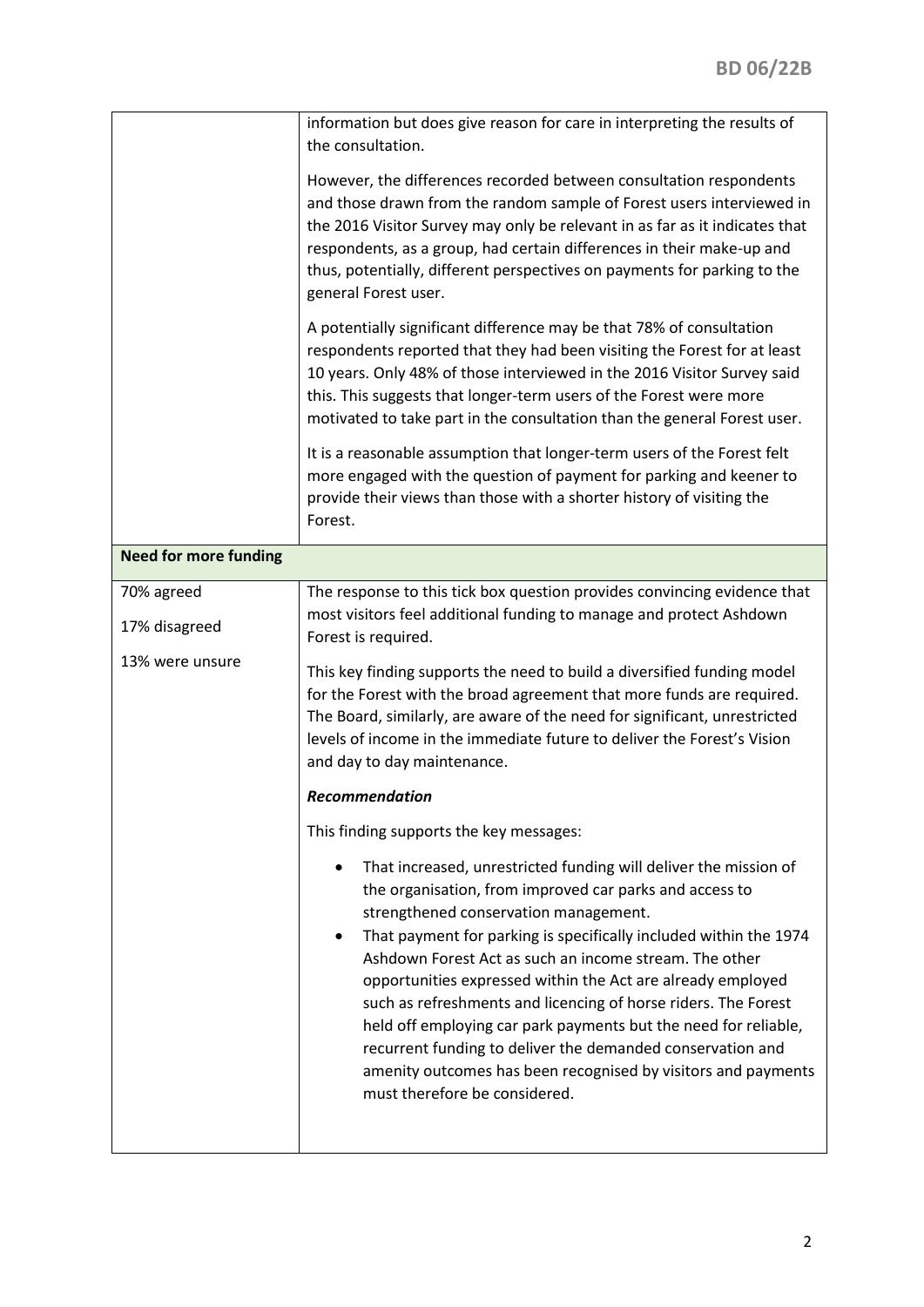| Rejection of or support for payment for parking                                           |                                                                                                                                                                                                                                                                                                                                                                                                                                        |
|-------------------------------------------------------------------------------------------|----------------------------------------------------------------------------------------------------------------------------------------------------------------------------------------------------------------------------------------------------------------------------------------------------------------------------------------------------------------------------------------------------------------------------------------|
| Closed question<br>responses<br>In total, 54% disagreed,<br>44% agreed, 2% were<br>unsure | Within the tick box section, 54% of respondents disagreed with the<br>proposal to introduce payments for parking with most of these<br>disagreeing strongly (43% strongly to 11% slightly).                                                                                                                                                                                                                                            |
|                                                                                           | These are understandable responses. Significant change, such as having<br>to pay for parking that has been free since the car parks were created<br>under the Act by the Conservators, generates comment and opposition.                                                                                                                                                                                                               |
| Written comments<br>38.4% rejected the                                                    | This is the case even when proposed in the context of the financial needs<br>to allow enhanced management and protection of Ashdown Forest.                                                                                                                                                                                                                                                                                            |
| proposal without<br>qualification                                                         | Overall, 44% of respondents agreed with the payment proposal (20%<br>strongly to 24% slightly). This level of support for payments for parking is<br>a more surprising finding. It is an encouraging indication that payments                                                                                                                                                                                                          |
| 27.2% rejected it<br>because Ashdown<br>Forest should be free                             | for parking, if introduced, may find a satisfactory level of support<br>amongst Forest users.                                                                                                                                                                                                                                                                                                                                          |
| and open to all<br>34.5% accepted the<br>proposal.                                        | These findings compare favourably with Epping Forest's public<br>consultation where 65% of respondents disagreed with the introduction<br>of payments for parking and 35% agreed.                                                                                                                                                                                                                                                      |
|                                                                                           | The 1,821 respondents who went on to make written comments were<br>more likely to reject car parking than accept it (65%). This is<br>understandable in the context that if a respondent is strongly against an<br>issue, they wish to go further in their response. However, 34% of the<br>respondents who made specific comments gave supportive statements<br>about the introduction of payments for parking, which is encouraging. |
|                                                                                           | Recommendation                                                                                                                                                                                                                                                                                                                                                                                                                         |
|                                                                                           | Discussions with other organisations who have gone through this form of<br>consultation suggested that there may be elevated levels of opposition.<br>Against that backdrop the responses are considerably more positive than<br>expected. If payments are introduced, then demonstrating the tangible<br>benefits to the income is important to back up those who have initially<br>accepted the concept.                             |
|                                                                                           | It is important to accept that making a substantial change, such as paying<br>for something that has previously been free, will not be universally<br>popular and will generate discussion. The Conservators exist to care for<br>Ashdown Forest and to employ the Act to sustainably fund the delivery of<br>management.                                                                                                              |
|                                                                                           | The recommendation is to progress with the implementation of car<br>park payments due to the need for unrestricted funding for Ashdown<br>Forest. This funding will allow the delivery of the public access elements<br>required under the Act and the supporting infrastructure.                                                                                                                                                      |
|                                                                                           | The detail of how is examined below.                                                                                                                                                                                                                                                                                                                                                                                                   |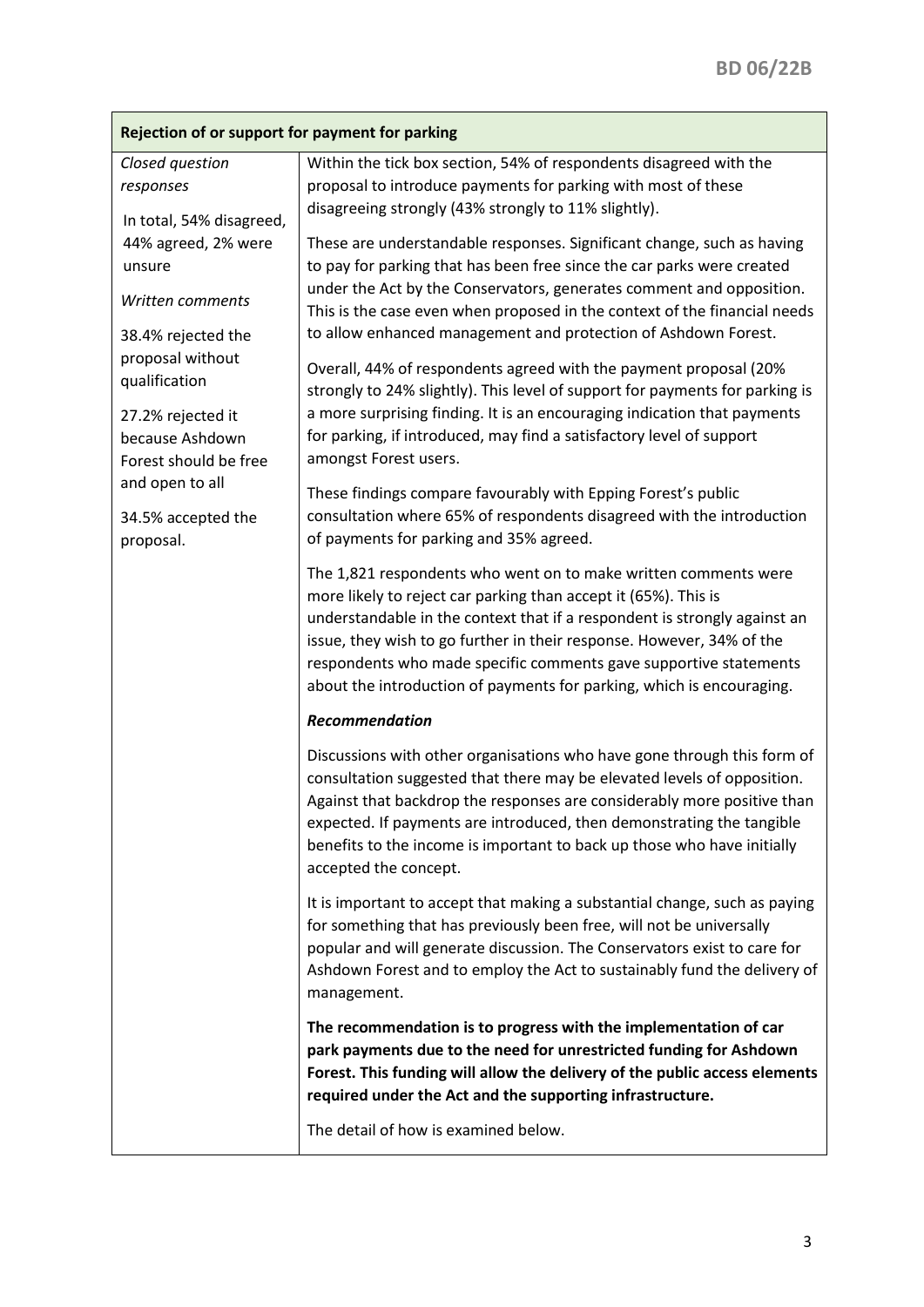| <b>Proposed tariff levels</b>                                                                                    |                                                                                                                                                                                                                                                                                                                                                                                                                     |
|------------------------------------------------------------------------------------------------------------------|---------------------------------------------------------------------------------------------------------------------------------------------------------------------------------------------------------------------------------------------------------------------------------------------------------------------------------------------------------------------------------------------------------------------|
| Hourly/daily rates<br>74% - too high or a bit                                                                    | Tariff levels are an important element for visitors to the Forest who may<br>be asked to contribute to the Forest's care by paying for parking.                                                                                                                                                                                                                                                                     |
| too high                                                                                                         | Tariffs are important for both the level of income, and therefore the work                                                                                                                                                                                                                                                                                                                                          |
| 19% - about right                                                                                                | that can be carried out, and for acceptance by Forest users. On one hand,<br>tariffs must be set at a level to generate sufficient income to support the                                                                                                                                                                                                                                                            |
| 1% - too low or a bit<br>too low.                                                                                | Forest. On the other, they should reflect value for the visitor offer that is<br>available. Other sites' charges were presented as comparables in the                                                                                                                                                                                                                                                               |
| 6% - Don't know / Not<br>sure                                                                                    | Business Case that the Board have considered and were used to<br>benchmark the range of figures identified and the medium tariff<br>proposed.                                                                                                                                                                                                                                                                       |
| Annual pass rates<br>77% - too high or a bit<br>too high                                                         | The public consultation presented the tariff payment structure described<br>as the medium tariff in the Business Case. Three quarters of respondents<br>found these proposed charges too high. One in five found the medium<br>payment tariff 'about right'.                                                                                                                                                        |
| 18% - about right                                                                                                | 63% of respondents stated they were unlikely to purchase an annual<br>pass, at least at the proposed price of £80 to £100. This is surprising as                                                                                                                                                                                                                                                                    |
| 2% - too low or a bit<br>too low                                                                                 | the annual pass represents a significant saving for the 63% of Forest<br>users that visit at least three times a week.                                                                                                                                                                                                                                                                                              |
| 3% Don't know / Not<br>sure                                                                                      | The tariff level is a key area for the Board to consider. Finding the balance<br>between the Forest's financial needs and Forest users' acceptance is<br>important.                                                                                                                                                                                                                                                 |
| 17% written statements<br>included comments<br>saying proposed<br>charges were too high<br>and should be reduced | The business case makes three projections for revenue from the medium<br>payment tariff; the lowest (£79,000) would fail to meet the current<br>annual deficit; the second (£215,000) would cover the deficit and allow<br>additional investments in Forest infrastructure and management. Under<br>the Low payment tariff, projected revenues of £13,000 or £130,000<br>would result in a marginal payment scheme. |
|                                                                                                                  | Recommendation                                                                                                                                                                                                                                                                                                                                                                                                      |
| Annual pass purchase                                                                                             | That most respondents said the proposed medium tariffs for tickets and                                                                                                                                                                                                                                                                                                                                              |
| 16% - very likely to<br>purchase                                                                                 | passes were too high is recognised. Concerns that these tariffs may<br>restrict access amongst low-income households are responded to below<br>by recommending the Board consider concessions for such households.                                                                                                                                                                                                  |
| 12% - quite likely                                                                                               | However, the key focus for the Board is the long term funding and                                                                                                                                                                                                                                                                                                                                                   |
| 45% - very unlikely                                                                                              | maintenance of the Forest. The medium tariff was benchmarked against<br>those set by comparable sites as shown in the Business Case. Ashdown                                                                                                                                                                                                                                                                        |
| 18% - not very likely                                                                                            | Forest is a remarkable, large and beautiful site, as evidenced by the                                                                                                                                                                                                                                                                                                                                               |
| 9% - Don't know / Not<br>sure                                                                                    | positive responses in the consultation about how much visitors care.<br>Visitors to other sites, which in many cases are smaller, have paid the<br>tariffs at those sites. As a further comparison, an £80 annual pass would<br>cost £6.60 a month, about the cost of a coffee and a cake on the high-                                                                                                              |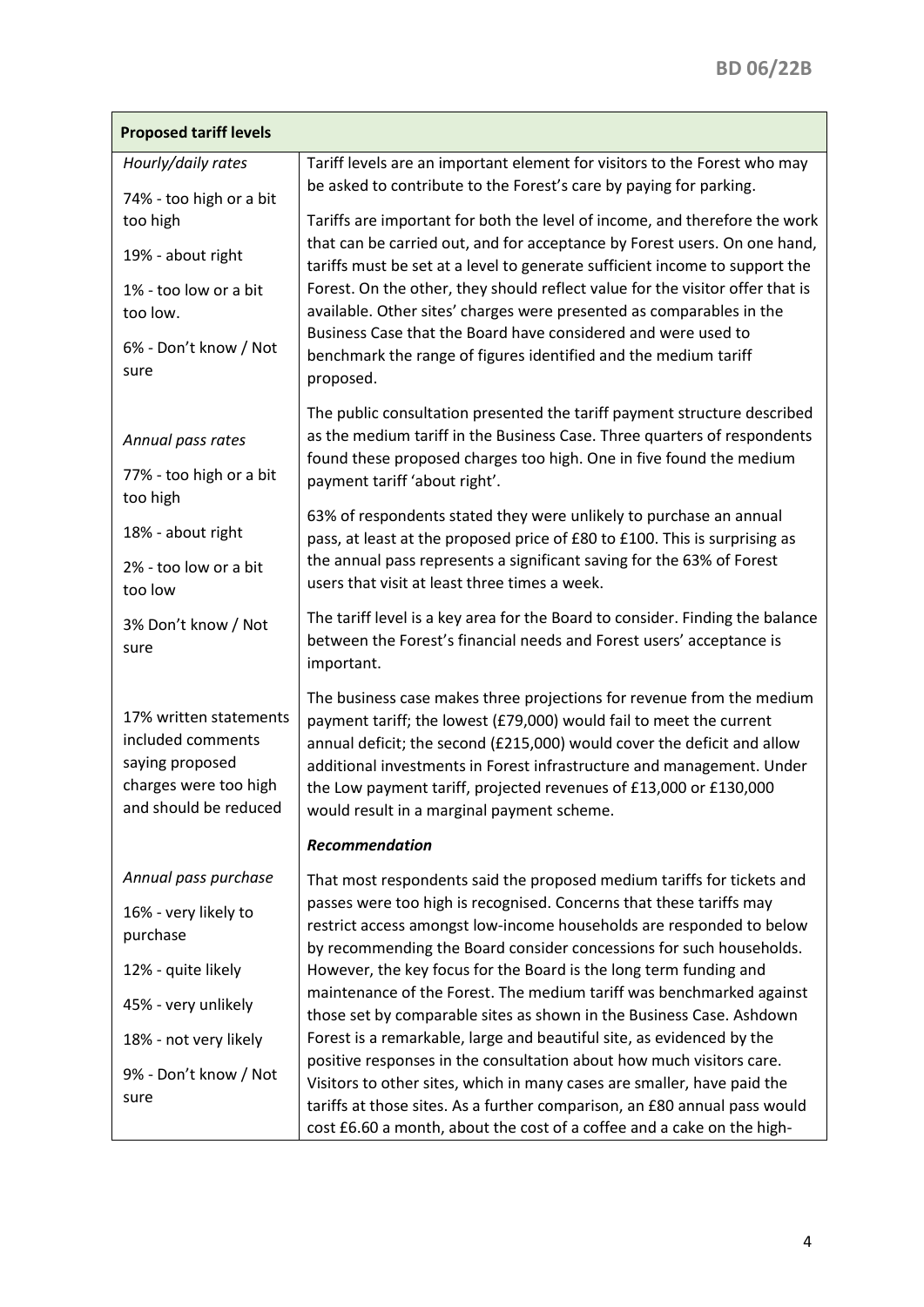|                                                                                                                                                                                       | street, while a £100 annual pass equates to less than £2 a week for<br>access to the car parks across the Forest.<br>The medium tariff should be the basis for the initial tender process for<br>employing a parking management firm.<br>Revenue projections generated by the selected company may be<br>revisited by the Board when the tender process is complete.<br>More flexibility may make the longer-term pass option more attractive<br>for visitors. Further consideration should be made for monthly passes<br>and potential payment by monthly direct debit payments for annual<br>passes.<br>Further communication on the comparable cost of annual passes in<br>monthly or weekly terms.                                                                                                                                                                                                                                                                                                                                                                                                                                                                                                                                                                                                                                                                                                                                                                                                                                                                                                                                                                                                                                                                                                                                                                                                                                                                                                            |
|---------------------------------------------------------------------------------------------------------------------------------------------------------------------------------------|-------------------------------------------------------------------------------------------------------------------------------------------------------------------------------------------------------------------------------------------------------------------------------------------------------------------------------------------------------------------------------------------------------------------------------------------------------------------------------------------------------------------------------------------------------------------------------------------------------------------------------------------------------------------------------------------------------------------------------------------------------------------------------------------------------------------------------------------------------------------------------------------------------------------------------------------------------------------------------------------------------------------------------------------------------------------------------------------------------------------------------------------------------------------------------------------------------------------------------------------------------------------------------------------------------------------------------------------------------------------------------------------------------------------------------------------------------------------------------------------------------------------------------------------------------------------------------------------------------------------------------------------------------------------------------------------------------------------------------------------------------------------------------------------------------------------------------------------------------------------------------------------------------------------------------------------------------------------------------------------------------------------|
| Amendments to proposed payments system                                                                                                                                                |                                                                                                                                                                                                                                                                                                                                                                                                                                                                                                                                                                                                                                                                                                                                                                                                                                                                                                                                                                                                                                                                                                                                                                                                                                                                                                                                                                                                                                                                                                                                                                                                                                                                                                                                                                                                                                                                                                                                                                                                                   |
| Suggested open and<br>closed hours<br>Suggested high and low<br>hour payments<br>Suggested high and low<br>season payments<br>Suggested simplification<br>of hourly charges<br>system | Respondents proposed a number of amendments to the system that was<br>put forward in the consultation. Respondents suggested that 'off-peak'<br>hours and days could be considered.<br>These responses appear to have been intended to reduce payments<br>made by the 63% of local users (figure from the 2016 Visitor Survey),<br>especially dog walkers. Suggestions made included making car parks free<br>in the early mornings and late evenings, free or cheaper during the<br>winter months when perceived levels of use are low, and free or cheaper<br>on weekdays.<br>The challenge is that this group make up the majority of visitors using the<br>Forest. As such they are the group who benefit most from the Forest and,<br>albeit not deliberately, have the highest impact on the Forest's<br>infrastructure.<br>There would be a danger that such arrangements, if accepted,<br>considerably reduce contributions made by regular Forest users and<br>transfer costs to less frequent Forest users. Their visits would still have<br>impacts on the Forest, however, even if they were in 'off-peak' periods.<br>The cost to less frequent visitors may then need to be considerably<br>higher to make up the funding.<br>Concerns were expressed by some respondents related to the<br>consequences of fixed time payments. It was felt this may create stress,<br>reduce people's ability to enjoy their visit and alter relations between the<br>Forest and users.<br>Proposed solutions to this are to simplify charges by offering just a daily<br>rate or half and full day rates. The Business Plan includes an analysis of<br>such a system which, if set at the medium tariff, may be appropriate if<br>implemented in conjunction with annual passes.<br>There was some misunderstanding in the responses that payments would<br>be limited to the five car parks that would host payment machines. This is<br>not the case. All Ashdown Forest car parks under the management of the |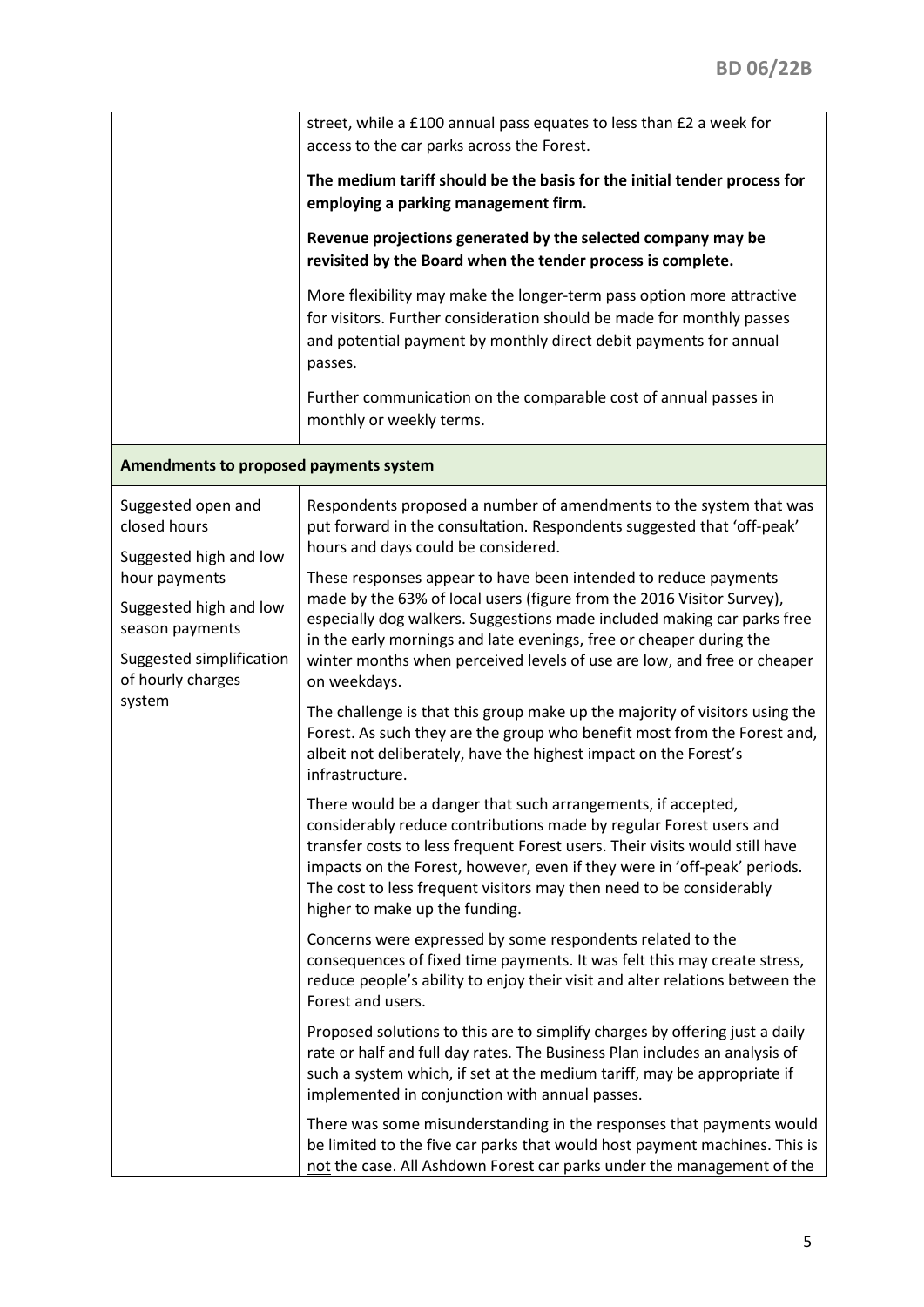|                                                                                                          | Conservators, and that are used by the general visitor, would require<br>payments.                                                                                                                                                                                                                                                                                                                                                                                                                                                                                                  |
|----------------------------------------------------------------------------------------------------------|-------------------------------------------------------------------------------------------------------------------------------------------------------------------------------------------------------------------------------------------------------------------------------------------------------------------------------------------------------------------------------------------------------------------------------------------------------------------------------------------------------------------------------------------------------------------------------------|
|                                                                                                          | <b>Recommendations</b>                                                                                                                                                                                                                                                                                                                                                                                                                                                                                                                                                              |
|                                                                                                          | Propose a half day and full day ticket set at the medium tariff level as the<br>basis for the tender process for employing a parking management firm.                                                                                                                                                                                                                                                                                                                                                                                                                               |
|                                                                                                          | Take a final decision on half and full day tariffs based on revenue<br>projections made by the selected management company.                                                                                                                                                                                                                                                                                                                                                                                                                                                         |
|                                                                                                          | Consider, as part of the tender process and alongside administration<br>costs, availability of shorter passes (e.g. monthly) for those Forest users<br>who may wish to use them.                                                                                                                                                                                                                                                                                                                                                                                                    |
| <b>Other areas of concern</b>                                                                            |                                                                                                                                                                                                                                                                                                                                                                                                                                                                                                                                                                                     |
| Restricted access<br>28% of all comments<br>expressed concern that<br>parking charges would              | Concern was expressed by respondents that low-income households may<br>be restricted from using the Forest by introducing payments for parking.<br>It was suggested that this would create the perception that Ashdown<br>Forest was reserved or designed for the enjoyment of the better off.                                                                                                                                                                                                                                                                                      |
| restrict access<br>59 respondents stated<br>they would not be able                                       | A range of practical suggestions were made for addressing this suggested<br>problem including creating means by which such households could apply<br>for support from Ashdown Forest to continue to visit the Forest.                                                                                                                                                                                                                                                                                                                                                               |
| to afford the payments                                                                                   | <b>Recommendations</b>                                                                                                                                                                                                                                                                                                                                                                                                                                                                                                                                                              |
| and would reduce or<br>stop their visits                                                                 | Officers have looked to other managers of open spaces to consider how<br>this issue is managed. The overwhelming majority do not offer reduced<br>payments in such circumstances. This does not mean that Ashdown<br>Forest must follow that example. It is recommended that the Board<br>support a proposal to consider a concession for those who may struggle<br>to pay. The detail of this will require further work in terms of<br>administration which can be delivered by officers.                                                                                          |
|                                                                                                          | The Board may wish, in the future, to consider taking an amount of the<br>income from a payment scheme to support other groups of visitors.                                                                                                                                                                                                                                                                                                                                                                                                                                         |
| <b>Concerns over displacement parking</b>                                                                |                                                                                                                                                                                                                                                                                                                                                                                                                                                                                                                                                                                     |
| 15% of all comments,<br>32% of written<br>statements, expressed<br>concerns over<br>displacement parking | Many respondents expressed concerns that Forest users will avoid paying<br>for parking through a range of behaviours including parking on verges,<br>parking on highways, parking on Forest roads and tracks and parking in<br>local villages. A range of negative outcomes were put forward from these<br>practices including damage to wildlife, unsightly damage to verges,<br>dangerous driving conditions and road obstructions, annoyance and<br>inconvenience for residents and local communities.<br>These issues have been experienced at other sites that have introduced |
|                                                                                                          | payments. Those same sites have reported that initial numbers of those<br>seeking not to contribute to the management of the place that they have                                                                                                                                                                                                                                                                                                                                                                                                                                   |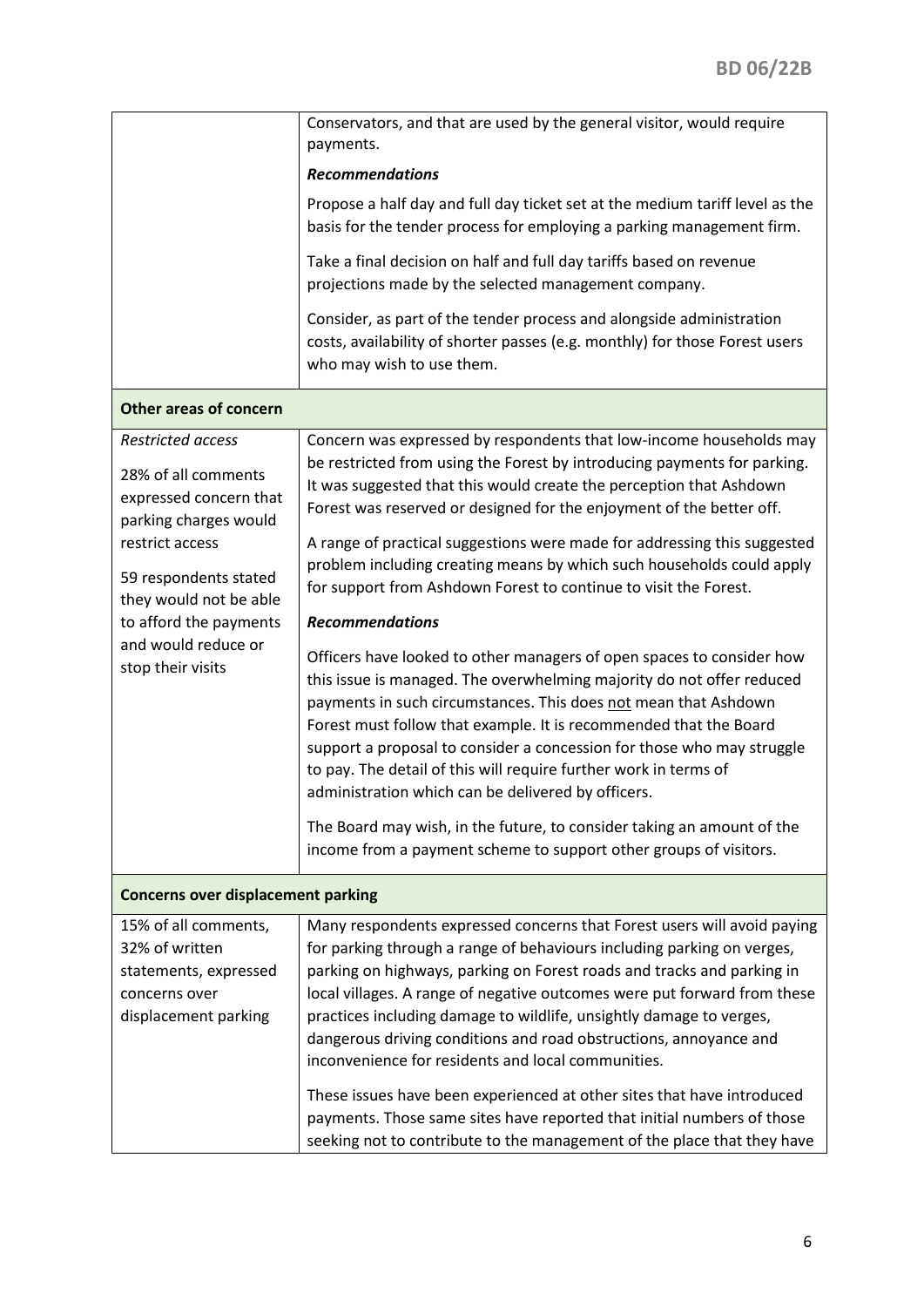|                                 | come to visit, drop off over time. There are a number of measures                                                                                                                                                                                                                                                                                                                                                                                                                                                                                                                                                                                                                                                                                                                                                                                                      |
|---------------------------------|------------------------------------------------------------------------------------------------------------------------------------------------------------------------------------------------------------------------------------------------------------------------------------------------------------------------------------------------------------------------------------------------------------------------------------------------------------------------------------------------------------------------------------------------------------------------------------------------------------------------------------------------------------------------------------------------------------------------------------------------------------------------------------------------------------------------------------------------------------------------|
|                                 | available for reducing this activity more quickly.                                                                                                                                                                                                                                                                                                                                                                                                                                                                                                                                                                                                                                                                                                                                                                                                                     |
|                                 | It is also important to note that there were significant amounts of                                                                                                                                                                                                                                                                                                                                                                                                                                                                                                                                                                                                                                                                                                                                                                                                    |
|                                 | displacement parking during the pandemic lockdowns in 2020/21. Whilst<br>these practices caused a degree of disturbance, they did not result in all                                                                                                                                                                                                                                                                                                                                                                                                                                                                                                                                                                                                                                                                                                                    |
|                                 | of the outcomes reported in the consultation.                                                                                                                                                                                                                                                                                                                                                                                                                                                                                                                                                                                                                                                                                                                                                                                                                          |
|                                 | <b>Recommendations</b>                                                                                                                                                                                                                                                                                                                                                                                                                                                                                                                                                                                                                                                                                                                                                                                                                                                 |
|                                 | Prepare a suite of responses to implement before and during the early<br>days and weeks after payment for parking is launched. These include:                                                                                                                                                                                                                                                                                                                                                                                                                                                                                                                                                                                                                                                                                                                          |
|                                 | Carefully designed messages to encourage use of car parks to<br>support the Forest and to discourage displacement parking in<br>advance of the introduction of payments for parking.<br>Providing cars parked outside car parks with messages crafted to<br>reduce the behaviour. It should be an aim to notify every car<br>parked on the Forest where it should not.<br>Work closely with Sussex Police, who have responsibility for the<br>enforcement of parking in Wealden District, to have a high<br>presence on the Forest on the days before and immediately after<br>payment for parking is launched.<br>Identify how to make parking on high-risk verges less easy<br>Prioritising improvements to car parks to demonstrate practical<br>positive outcomes of payments for parking and therefore how<br>those who are contributing are making a difference. |
| Alternative ways to raise funds |                                                                                                                                                                                                                                                                                                                                                                                                                                                                                                                                                                                                                                                                                                                                                                                                                                                                        |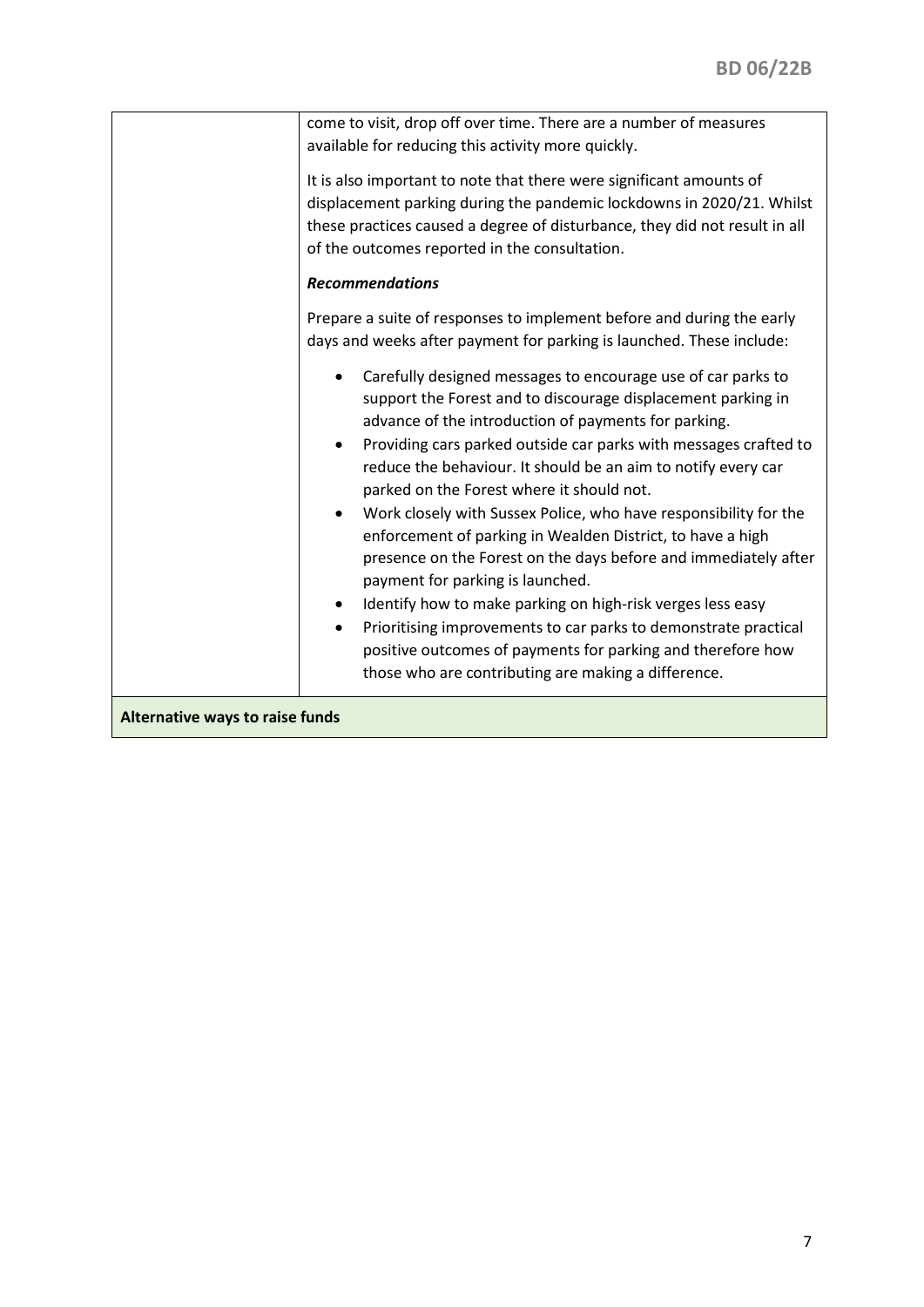| 15% of all comments                            | Some respondents felt that there was no need to introduce payments for                                                                                                                                                                                                                                                                                                                                                                                                                                                                           |
|------------------------------------------------|--------------------------------------------------------------------------------------------------------------------------------------------------------------------------------------------------------------------------------------------------------------------------------------------------------------------------------------------------------------------------------------------------------------------------------------------------------------------------------------------------------------------------------------------------|
| addressed fund raising                         | parking as there were numerous alternative ways to raise the funds                                                                                                                                                                                                                                                                                                                                                                                                                                                                               |
| as an alternative to                           | needed by Ashdown Forest. Many respondents put forward suggestions                                                                                                                                                                                                                                                                                                                                                                                                                                                                               |
| payments for parking                           | for how revenues could be raised.                                                                                                                                                                                                                                                                                                                                                                                                                                                                                                                |
| A broad range of<br>suggestions were put       | The interest of Forest users in seeing the area well-resourced is<br>recognised and supports the 70% who agreed that increased funding is                                                                                                                                                                                                                                                                                                                                                                                                        |
| forward by respondents                         | required for the Forest.                                                                                                                                                                                                                                                                                                                                                                                                                                                                                                                         |
|                                                | However, immediate assessment of the proposals listed in Annex 1 of the<br>consultation report show that the suggestions are not able to make up<br>the funding shortfalls that the Forest faces within the coming years.<br>There are considerable restrictions on what commercial or fundraising<br>activity can take place on the Forest. This is due to the Ashdown Forest<br>Act itself, the internationally protected nature of the habitats, associated<br>planning law and the requirements of the Countryside Stewardship<br>agreement. |
|                                                | A number of the suggestions would require considerable initial<br>investment that is not presently available, entail hiring additional staff or<br>take an extended period and effort before significant income could be<br>expected.                                                                                                                                                                                                                                                                                                            |
|                                                | A number of the suggestions proposed may also be strongly resisted by<br>other Forest users.                                                                                                                                                                                                                                                                                                                                                                                                                                                     |
|                                                | <b>Recommendations</b>                                                                                                                                                                                                                                                                                                                                                                                                                                                                                                                           |
|                                                | These and other suggestions are welcomed and have not been dismissed.<br>However, they cannot solve the immediate situation that the Forest is in.<br>The suggestions should be considered alongside the implementation of<br>payments to diversify income streams. An amount of the income from<br>car park payments may be used to develop proposals.                                                                                                                                                                                          |
| <b>Concessions</b>                             |                                                                                                                                                                                                                                                                                                                                                                                                                                                                                                                                                  |
| 10% of statements                              | Suggested concessions include those for locals, residents, commoners,                                                                                                                                                                                                                                                                                                                                                                                                                                                                            |
| proposed concessions                           | horse riders, pensioners, volunteers, youth groups, organised groups,                                                                                                                                                                                                                                                                                                                                                                                                                                                                            |
| for local households                           | youth workers and many others.                                                                                                                                                                                                                                                                                                                                                                                                                                                                                                                   |
| 61% of comments on                             | Concessions were proposed for households already making payment to                                                                                                                                                                                                                                                                                                                                                                                                                                                                               |
| concessions suggested                          | Ashdown Forest as commoners, residents or horse riders.                                                                                                                                                                                                                                                                                                                                                                                                                                                                                          |
| local concessions but a<br>wide range of other | The proposed concession for motor bikes was challenged.                                                                                                                                                                                                                                                                                                                                                                                                                                                                                          |
| suggests for                                   | <b>Recommendations</b>                                                                                                                                                                                                                                                                                                                                                                                                                                                                                                                           |
| concessions were also<br>made.                 | The communication around annual passes needs to be increased. This is<br>an established system elsewhere that represents a significant concession<br>for regular visitors. For the 63% of regular users of the Forest the pass<br>could reduce their parking payments to between £0.22 and £0.50 per                                                                                                                                                                                                                                             |